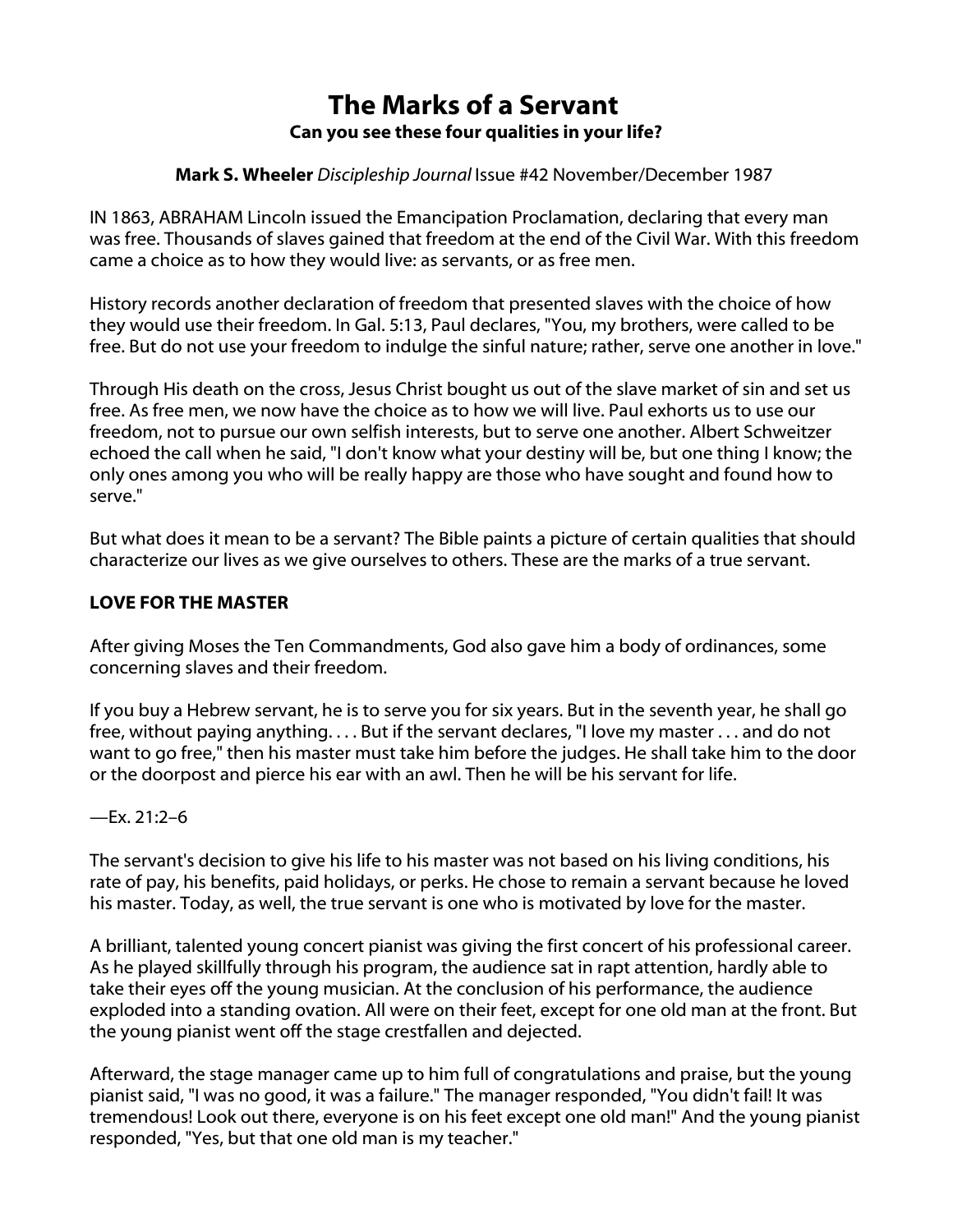Our service is not to be motivated by the applause of the crowd. It is to be motivated by our love for the master. When we are asked to serve, to teach the fifth-grade boys, to visit the sick, or to clean up after a party, we should not ask about the rate of pay or who will pat us on the back. We should say "Yes," simply because we love Jesus Christ.

What the world needs today is not more Ph.D.s, not more bricklayers, not more doctors, lawyers, or even pastors. Instead, what the world needs is more people who are willing to commit their lives to be servants. These people are not motivated by power, prestige, or pay. They are motivated by their love for their Master, and they have committed their lives to serving Him.

## JOY IN SERVICE

In Ps. 40:6–8 (*NASB* ), David writes,

Sacrifice and meal offering Thou hast not desired;

My ears Thou hast opened;

Burnt offering and sin offering Thou hast not required.

Then I said, "Behold, I come;

In the scroll of the book it is written of me;

I delight to do Thy will, O my God;

Thy Law is within my heart."

True servants are those whose lives are characterized by a joyful attitude and conduct. They respond as David did, "I delight to do Thy will, O my God." The word for *delight* carries the idea of eagerness, or taking pleasure in something. A servant is one who does his task with joy and eagerness.

Servants can respond this way because they have studied God's Word. The phrase in v. 6, "My ears Thou hast opened," has a double meaning. It probably refers to Exodus 21 and the voluntary slave whose ear was pierced. But it also suggests the idea of the person's ear being opened so that he can understand and obey God's Word. It's significant that David says in v. 8, "Thy Law is within my heart," immediately after he states his willingness to serve. A servant is one who studies God's Word, reads the commands of Scripture, and then willingly obeys. He delights in obeying his Master and it is from those acts of obedience that he receives his joy.

There are some things we do in life because we're committed to do them. We may complain, but we'll do them because they are important. There are other things we do because they bring us joy. I jog because I'm committed to keeping my body in shape—I don't enjoy the side-aches, the tiredness, the pain, or the sweat. On the other hand, I look forward to playing with my son because I love to see and hear him laugh. Jogging may become drudgery while playing with my son may be fun, but I do both because I know that God wants me to care for my body and my family.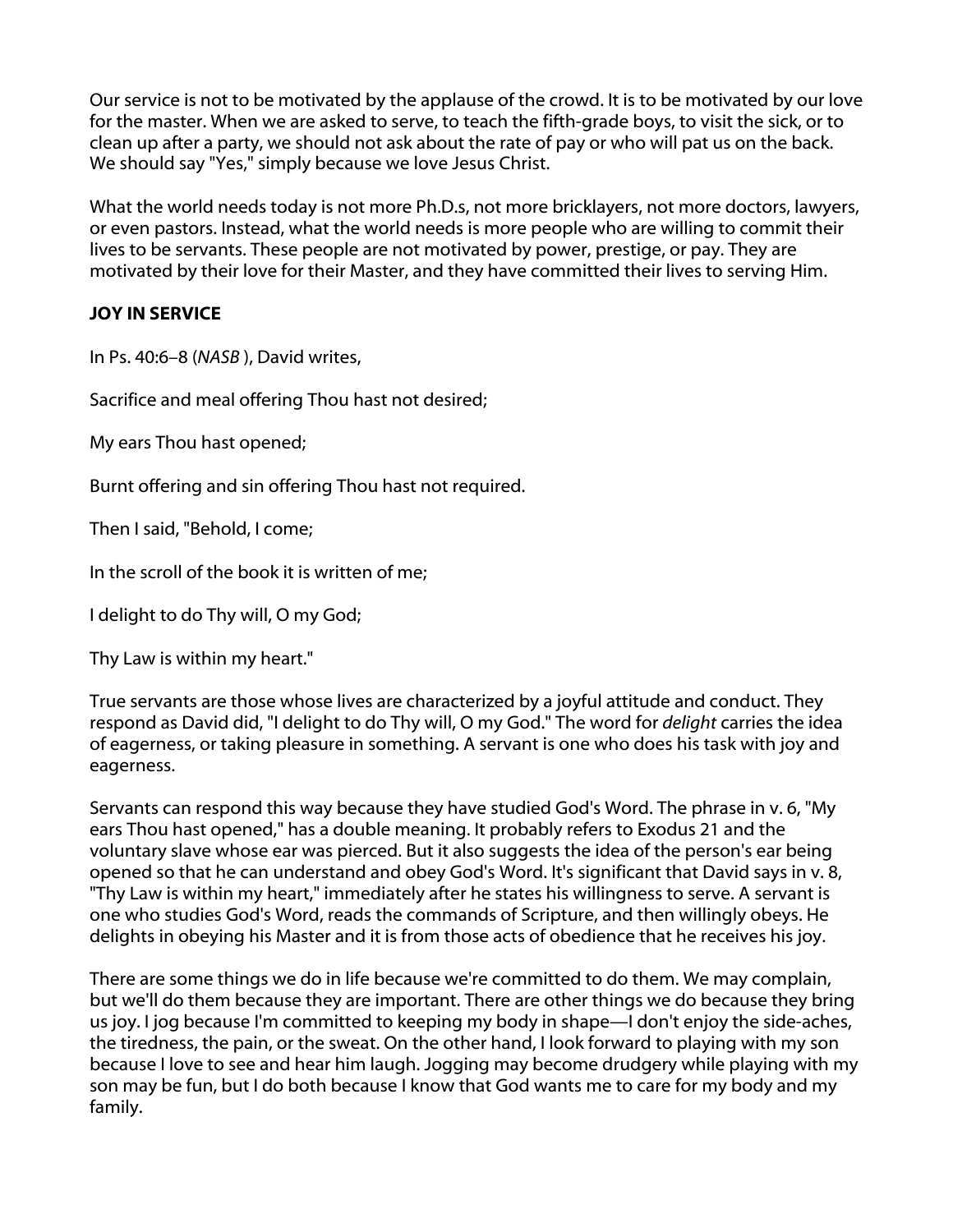A true servant finds satisfaction in *every* step of obedience to God. He serves because it brings him pleasure, not just because it is his duty. He doesn't complain because a task is menial or overwhelming. This doesn't necessarily mean that he enjoys every task. His joy does not come from the task itself, it comes from the act of obedience. He is eager to obey and serve.

## AS FAITHFUL STEWARDS

In addition to being servants who are motivated by love for the Master, and whose attitudes and actions are characterized by joy, we are to be faithful and trustworthy. In 1 Cor. 4:1–2 (*NASB* ), Paul states, "Let a man regard us in this manner, as servants of Christ, and stewards of the mysteries of God. In this case, moreover, it is required of stewards that one be found trustworthy."

A steward was the overseer of an estate. He had a responsibility for which he was accountable. To the master he was a slave; to the slaves he was an overseer. The nature of the work meant that he wasn't closely supervised, so it was essential for him to be trustworthy.

Joseph was this kind of a servant when he was a prisoner in Egypt. Potiphar entrusted everything in his house to him. Later, the jailer entrusted the jail to him. Finally, Pharaoh entrusted all of Egypt to him.

As stewards, we are to be faithful and trustworthy. Faithfulness can be demonstrated in many ways. When I was a sophomore in college, I was asked to substitute teach one week in our college Sunday school class. All week long, I neglected to prepare. When Sunday finally came, I played a tape on prayer by a well-known speaker. I felt guilty and depressed because I did not fulfill my responsibility. Through my actions, I had demonstrated that I was not faithful.

In contrast is the Roman sentinel who guarded the city of Pompeii. When the city was destroyed by the eruption of Mt. Vesuvius, many people were buried in the ruins. Some were found in deep vaults, fleeing in vain from the encroaching destruction. Others were found hiding in lofty chambers. But the Roman sentinel was found at the city gate where he had been placed by the captain, his hands still grasping his weapon. While the earth shook beneath him, while the floods of ashes and cinders overwhelmed him, he stood at his post; and it was there that he was found a thousand years I later.

If you volunteer to serve in the Sunday school program, you will not be expected to stand still and be buried by volcanic ash—or by active five-year-olds. But you will be expected to be trustworthy and faithful. You will be expected to prepare and to be ready to carry out your assignment. If you join an evangelism team, you will be expected to do the homework and to be prepared to go out each week and share the gospel. If you volunteer to take someone shopping or to pick someone up at the airport, you will be expected to be on time. You must be trustworthy so that someone does not have to be looking over your shoulder constantly.

## A LOW PROFILE

A servant is characterized by a love for his Master. He does not complain about his task but rather serves with joy. He is trustworthy and he makes himself accountable to others. In addition, a servant is one who is humble, willing to accept a lower position so that he might better meet the needs of others. In Mt. 20:25–28, Christ states,